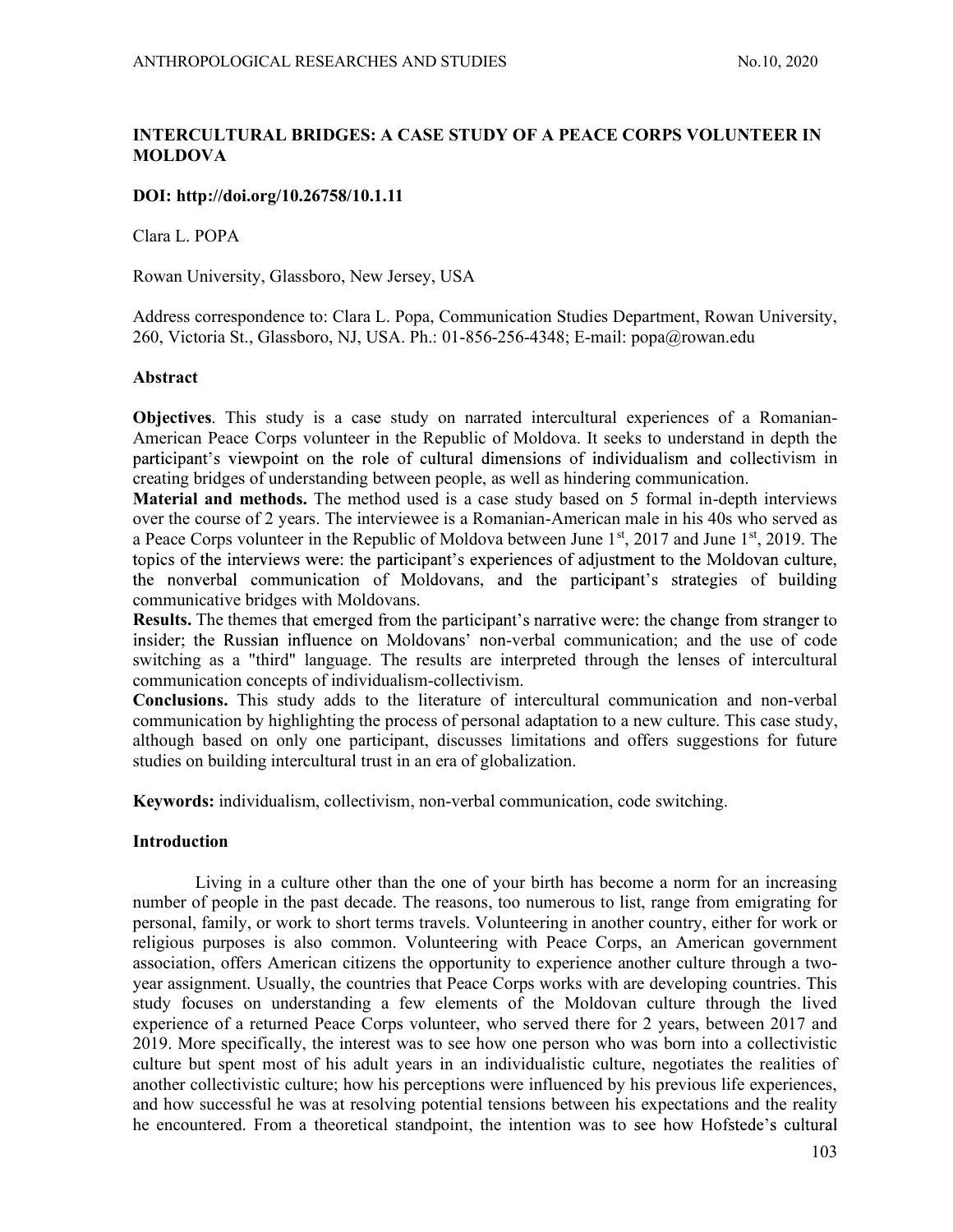dimension of individualism-collectivism played out through a one-person case study.

The intercultural communication literature is dominated by social scientific studies, especially surveys (Hofstede and Hofstede, 2005), and sometimes case studies of cultures (Saint-Jacques, 2015). It was noticed that the lived experience of individuals who interact with "others" is not reflected in the literature. There is value in understanding this lived experience for practical purposes, as well as scientific purposes. From a practical standpoint, individual reflections, values, and ways of communicating are the factors that drive the intercultural interactions. Peaceful or hateful relations with others are mostly the result of how members of a culture think and feel about others different than themselves. From a scientific standpoint, studying the lived experiences of a returned Peace Corps volunteer adds a fresh perspective and a deeper and possibly more accurate understanding to the intercultural communication literature on code switching and cultural dimensions (Hofstede and Hofstede, 2005), especially individualism-collectivism, in-group versus out-group, and self-construal. In the following section, these concepts will be defined, before going into the explanation of the method.

## Definitions of Terms: Individualism-Collectivism

Individualism-Collectivism is one of the 5 cultural dimensions proposed by Geert Hofstede (Hofstede and Hofstede, 2005) to explain cultural variability. Mostly, in individualistic cultures, the major values are self-sufficiency and self-expression, whereas in collectivistic cultures, the major values are social harmony and tradition. When it comes to communication, Triandis (1988) argues that the presence of in-groups in collectivistic cultures is a major factor that differentiates how members communicate. In-groups are groups that are important to a person and for which individuals will make sacrifices. Whereas members of individualistic cultures have many in-groups (e.g., families, religions, social clubs, professions, etc.), members of collectivistic cultures have only a few (e.g., families, work groups). The influence of just a few groups on an individual's behaviour is greater than the influence of numerous groups. To put it another way, if people have only their family and their church to give them advice, they'd likely have two major voices to listen to. However, if they are also involved with social and sports clubs or professional organizations, the message of the family or church diminishes in importance with the competing voices for their attention. In addition, in-groups have different rank orders of importance in different cultures. For instance, the company (work group) is considered the primary in-group in Japan (Nakane, 1970), the community is the primary in-group throughout Africa, and the family tends to be the primary ingroup in Asian and Latin collectivistic cultures. Moldova, although not surveyed in Hofstede's studies, is placed at the intersections of three cultures, Romanian, Ukrainian, and Russian, and there is reason to believe that historically, it has been influenced by all three. All three cultures score relatively high on collectivism, so it is reasonable to assume that Moldova is a rather collectivistic culture, where people belong to a few in-groups that exercise a strong influence on their behaviour.

Individualism-Collectivism concept is used widely to explain communication across cultures. When it comes to communication, members of the collectivistic cultures are more concerned with avoiding hurting others' feelings and not imposing on others than are members of individualistic cultures (Kim, 2015). Also, effectiveness in conversation is not a paramount value in collectivistic cultures. Therefore, clarity and direct requests are not sought after. Other findings related to communication indicate that members of collectivistic cultures communicate more intimately with in-group members than out-group members, they synchronize their communication better, and they communicate more easily with in-group members than with out-groups members (Hofstede and Hofstede, 2005).

While the above description of this cultural dimension is theoretical, in real life it is possible to find differences in behaviour among members of either collectivistic or individualistic cultures. Individual socialization is a mediating factor in individualism members' behaviour. Three individual-level characteristics mediate this relationship: individual personality, individual values, and individual self-construal. For instance, idiocentric individuals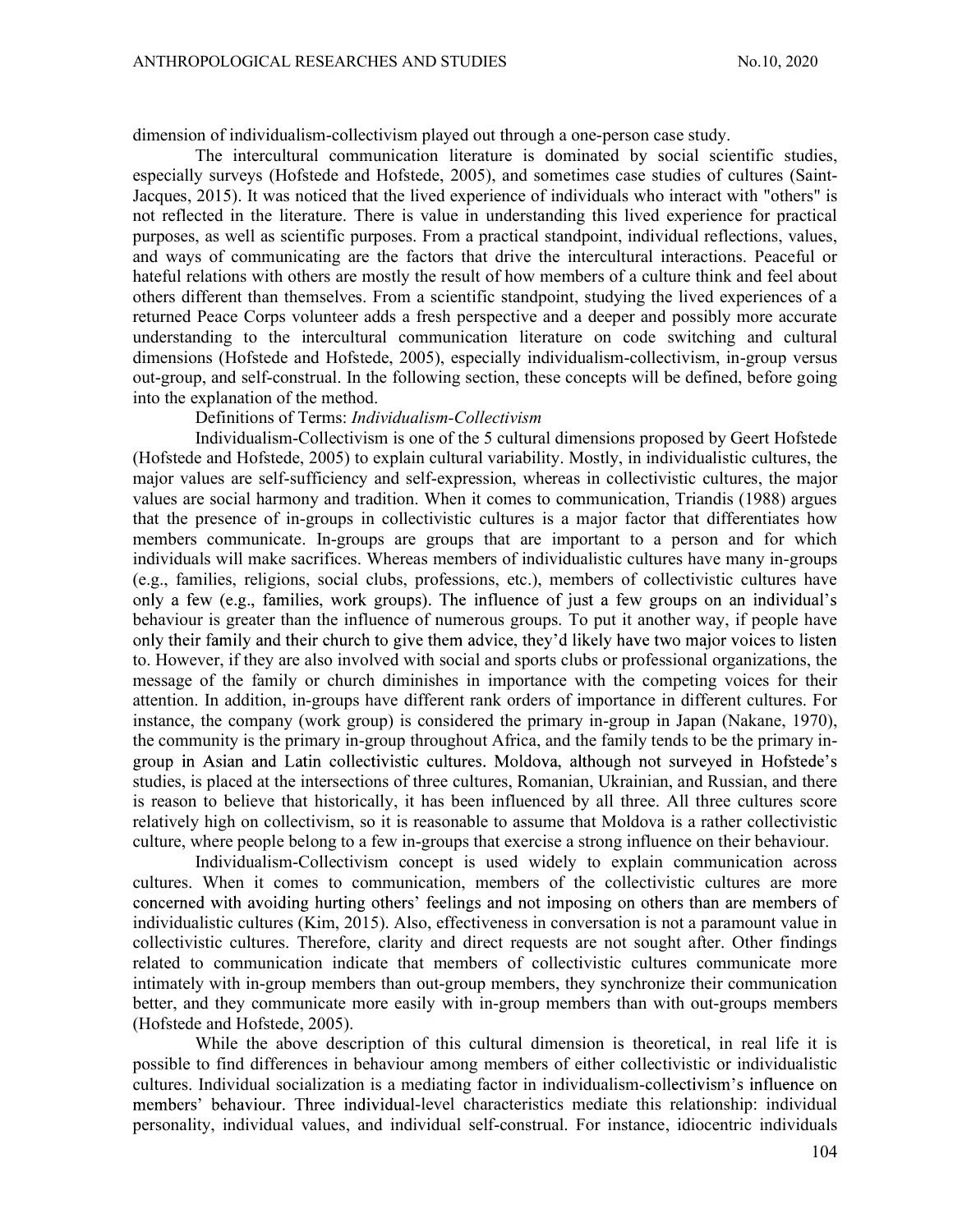(focused on their own's goals) in collectivistic cultures are less sensitive to others' rejection and are more willing to be unique, as opposed to allocentric individuals (focused on groups' goals) in collectivistic cultures. Gudykunst et al. (1996) used individual-level individualistic and collectivistic values to assess communication styles and they found that individualistic values predicted the use of dramatic style of communication, the use of feelings to guide behaviour, and openness and preciseness in communication, whereas the use of collectivistic values predicted tendency to use indirect communication and being interpersonally sensitive. Lastly, self-construals or the way members of a culture conceive of themselves, influence people's communication style as following: the interdependent self-construal is associated with concern for others' feelings, whereas independent self-construal is associated with concern for clarity in conversations.

#### Material and methods

The participant to this case-study is a very close person of the author, making it easy to establish a rapport with him. Establishing a trusting rapport with the participant(s) is not only a common practice in all ethnographic research, but it is the most important way of getting valid data. This case study's participant is a 46 years old male, who took the opportunity to serve as a volunteer in Peace Corps in the Republic of Moldova from June  $1<sup>st</sup>$ , 2017 to May 31 $<sup>st</sup>$ , 2019.</sup> Throughout the study, to protect his identity, he will be mentioned with the initial L. In the following section, the method will be described, starting with a background on Peace Corps, the organization that he worked with, in order to understand the set-up of his job and his goal during his service.

Peace Corps was established on March  $1<sup>st</sup>$ , 1961, as a result of an executive order of President John F. Kennedy. Since then, more than 220,000 volunteers have served in 140 countries around the world (National Peace Corps Association, 2019). As of 2017, this government agency had an annual budget of \$410 million (National Peace Corps Association, 2019). Peace Corps volunteers go through a rigorous application process before being sent to serve in a developing country for 2 years in one of the following sectors: agriculture, environment, community economic development, health, education, and youth in development. They undergo an intensive 3 months training at the site, including language training, cultural training, safety training, and skills training. After the training, they are placed with a host family, in underdeveloped communities in rural areas, where they work in schools, dispensaries, or with community leaders, as teachers and liaisons for the duration of their service. Most of the volunteers are in their early to mid 20s, recent college graduates, although older volunteers, as well as retired individuals serve, too. Peace Corps' mission is: "to promote world peace and friendship by fulfilling three goals": helping people from developing countries in the areas of health, entrepreneurship, English language, and community development; helping people from outside the U.S. understand the Americans better; and helping Americans understanding the people from developing countries better.

Over the duration of his service in Peace Corps Moldova, L. shared his experiences almost daily during his conversations with the researcher. However, I conducted 5 formal in-depth interviews with him, each lasting approximately one hour. The first interview took place 3 months after his arrival in the country, on September  $1<sup>st</sup>$ , 2017. The second, third, and fourth interviews were spread out throughout his service as follows: the second interview was after six months in Moldova, the third, after one year in Moldova, and the fourth, after one and a half year. The last interview was done one month after he arrived to the U.S., on June  $15<sup>th</sup>$ . All of the interviews, except the first, were conducted face-to-face. The first interview was done using the application WhatsApp because he was in Moldova, while I was in the U.S. For the second and third interviews I traveled to Moldova, for the fourth interview he visited the U.S., and for the fifth interview, he was already in the U.S., after finishing his service. All interviews were semi-structured. This means that there was a general topic for each interview, and all the questions were adapted to the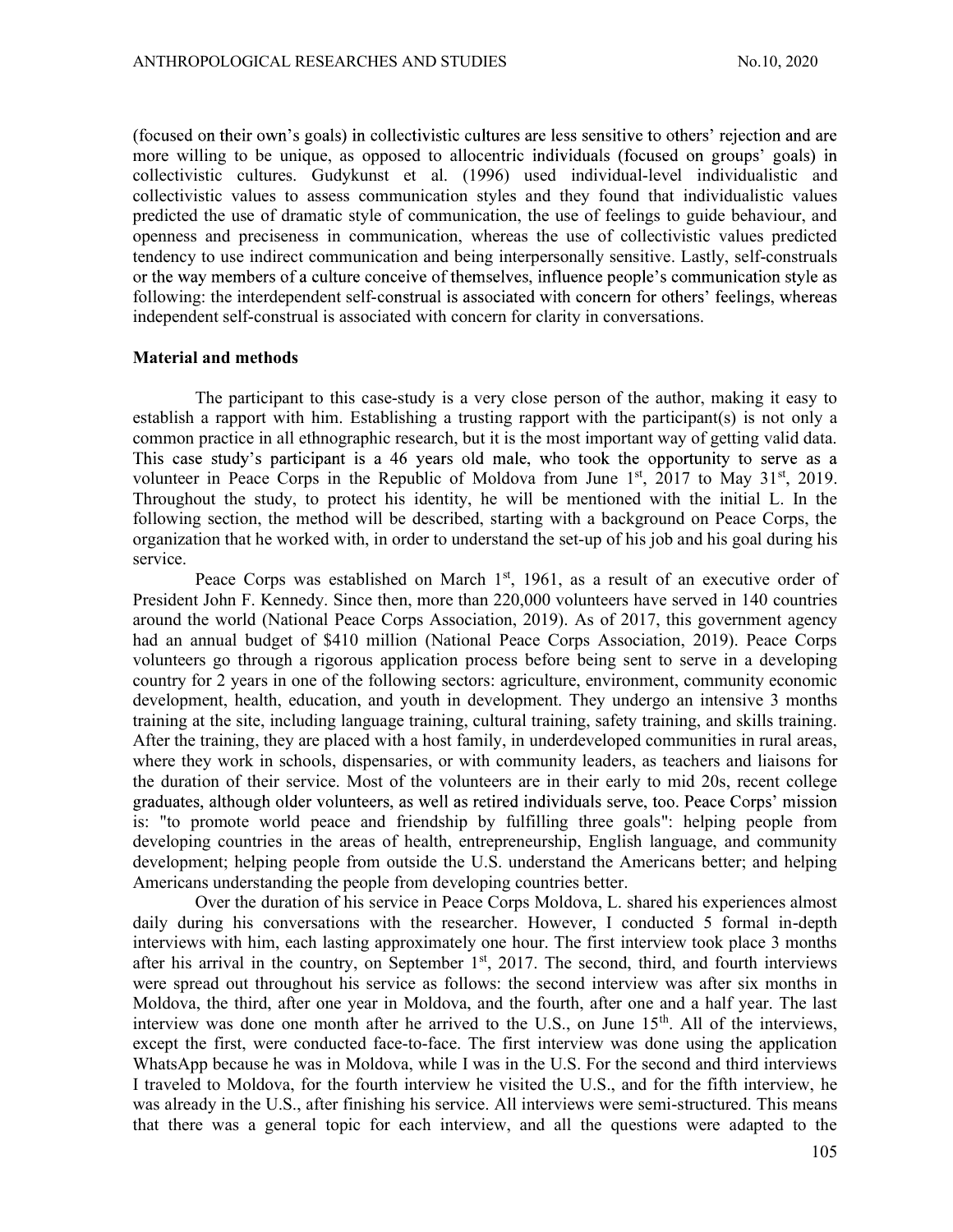conversation. The topics of the interviews were: the participant's experiences of culture shock and adjustment to the Moldovan culture (interviews  $\overline{1}$  and 2), the nonverbal communication of Moldovans (interview 3), and the participant's strategies of building communicative bridges with Moldovans (interviews 4 and 5).

#### Results

Several themes emerged from the participant's narrative: from stranger to accepted member of the community; Moldovans' non-verbal communication heavily influenced by the Russian's serious and reserved demeanour; and constant code switching as a "third" language is both an oddity and an opportunity for intercultural bridges. The results are interpreted through the lens of intercultural communication concepts of individualism-collectivism.

#### Theme 1: From Stranger to Accepted Member of the Community

One of the themes that stood out from the numerous conversations with L. was the change from being a stranger to becoming a member of the Moldovan community in which he worked. This change was noticed first in the language that he used throughout the interviews. In the first interview, his language was more distant: he mainly referred to his co-teachers as "they" and he made constant comparisons between Moldovans and Romanians and Americans. He always emphasized how the Moldovans "lacked" something that was readily available either in Romania or the U.S. For instance, during the first interview, most of his comments were on the "lack of freedom" and the fact that he "needed to report every step he took" to the higher-ups in Peace Corps. They were told that it was for security reasons, given that they were foreigners in a foreign country. However, when analyzing his interview answers, it was noticed that he did have expectations of managing his free time and of being more independent than what he experienced at that time. By the time of the third and fourth interviews, it was observed how his attitude changed. He didn't complain about having to report his travels within the country. On the contrary, he accepted the Peace Corps' directive and even found it "normal". By the second interview, he told stories about how he was invited by the locals to their homes. This was an important step in being accepted into the community. In one instance, he described how he participated in grapes picking with a Moldovan family. He volunteered to help them pick up grapes from their local vineyard, just 4 months after his arrival at his site. For two days, he worked with the family and they treated him as one of their own. Later on, during a visit six months after his arrival in the country, the family was very welcoming. They invited both of us for dinner and talked about how L. was "like part of our family". A similar story involved a local music teacher who took a liking to L. and invited him to spend New Year's and Russian Christmas with the family. L. discovered that, once he got close to the first local family, others started to approach him more easily. He reasoned that it was because, in that small community, people relied on each other's perceptions in order to decide whether to trust or not to trust a stranger. By the time of the last interview, L. spoke about his Moldovan friends with affection. The two-year bonds he formed there ensured him a place in the local community. He already used the pronoun "we" when referring to Moldovans. He seemed to have been fully integrated and accepted in Moldova.

## Theme 2: Moldovans' Non-Verbal Communication Heavily Influenced by the Russians' Serious and Reserved Demeanour

Non-verbal communication includes the use of touch, space, movement, time, and body to communicate. During the discussions to L., it was interesting to learn about his perceptions of differences and similarities between Moldova and the U.S. or Romania when it came to non-verbal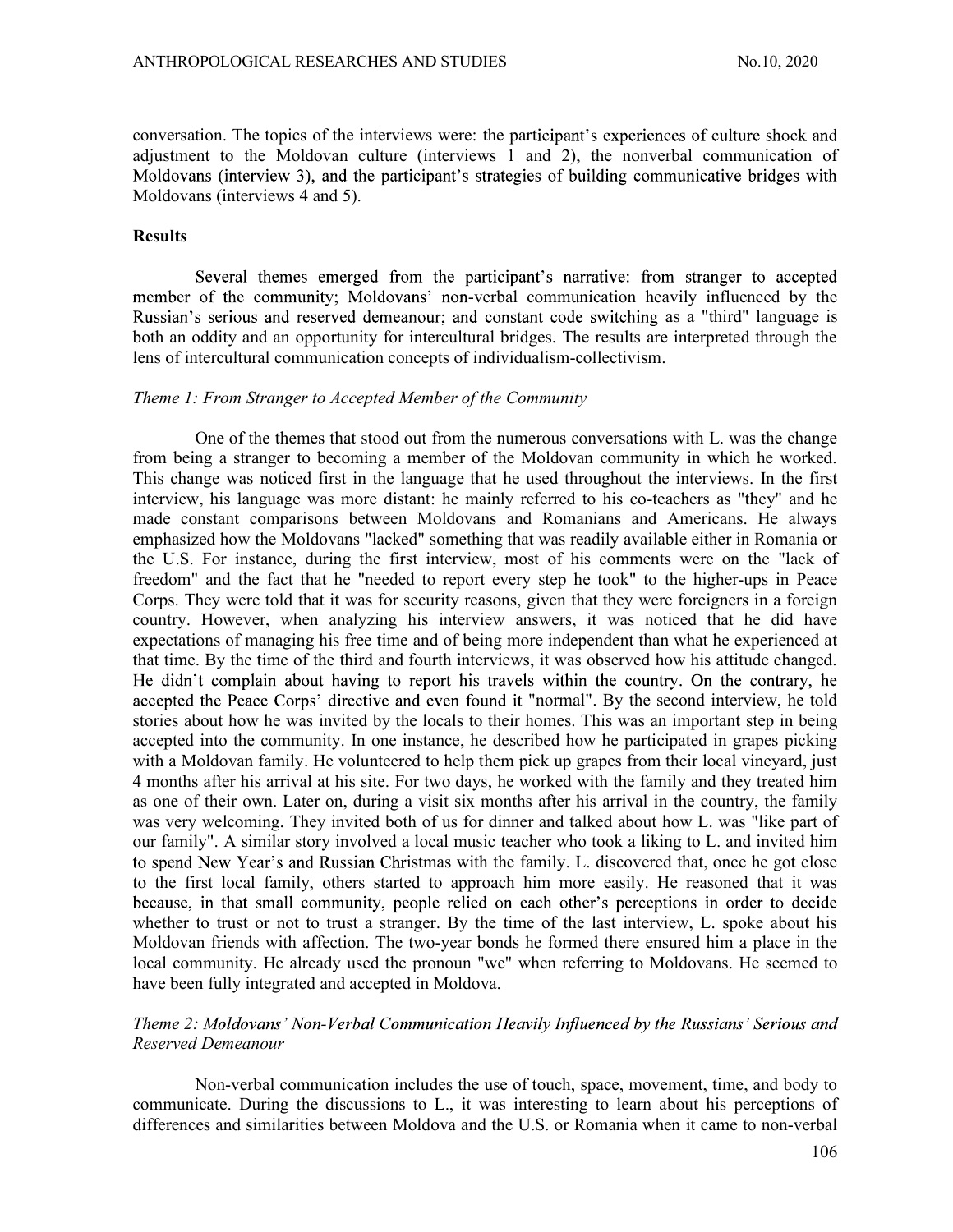messages. Two observations stood out from his descriptions: the use of movement (gestures and facial expressions of emotions) and the dress code. A particularity of the Moldovans was their calm and composed demeanour in public places. In his 2 years serving in a small community near Kishinev, L. never witnessed episodes of conflict or even simple emotional interactions in public. He described the Moldovans as being "reserved", not using their hands to gesture, and not showing emotions on their faces. They considered gesturing and being emotional as "inappropriate" behaviours in a community. The few incidents L. noticed as being somewhat close to a conflict were in school, when teachers would raise their voices to discipline the students, or in a supermarket, when a frustrated customer would call on a manager to open an extra cash register. A very important interactional behaviour that further exemplifies the composed public demeanour in L.'s community was the greeting. Students would always greet their teachers, no matter where they saw them outside the school and colleagues would greet one another, closely observing their rank. The greeting signified, according to L., that the right amount of respect was shown and, overall, the relationship was in good standing. In spite of the importance of greetings, L. noticed a peculiar lack of smiling, something that he got accustomed to during his 20 years of living in the U.S. Moldovans do not smile when they greet one another, as opposed to Americans. They do not smile too much in public situations in general. Whereas in America the smile signifies friendliness, in Moldova, friendliness was either already assumed to have existed (and there was no need to make it obvious) or it was not the most important message that they wanted to transmit through a greeting.

Another element of non-verbal communication was the dress code. L.'s first observations were that dress code was "normal". This can be explained by the fact that he wasn't able to perceive differences in dressing in his first stages of his service there because he mostly interacted with teachers in a school setting and with his supervisors in the Peace Corps office. However, after some prompting, he was able to describe the formal dress of his female teachers. "They were always dressed professionally and put together". He also noticed the importance of the traditional dress on public holidays or whenever Moldovans felt a need to show pride in who they were. For instance, at the swearing in ceremony held at the Peace Corps' headquarters in the beginning of their service, all Peace Corps volunteers wore the traditional Moldovan dress and many of them learned and performed the traditional songs and dances. However, during regular functions, modern dress was worn by both males and females, although it was not as casual as in the U.S. Moldovans followed the "dress up" rule used in Europe and Russia whenever they went out, even if it was just to go to the grocery store. Therefore, men wore a shirt and business pants and many of them wore a tie, whereas women wore dresses, with very few wearing business pants.

# Theme 3: Constant Code Switching as a "Third" Language is Both an Oddity and an Opportunity for Intercultural Bridges

One of the characteristics of the Moldovan culture that L. found the easiest to adapt to was the code switching. Code switching refers to the practice of using two or more languages in a conversation and switching back and forth between them. From the first interviews, he revealed that almost everybody in Moldova knows Russian. Even though not all of them speak it as their first language and even though very few public signs are in Russian, most people would greet him in Russian and when he started to speak Romanian, they would easily switch to Romanian. He described an incident at the local open market, where a thin, energetic, and self-deprecating woman selling apricots asked him if he was speaking Romanian from Romania. When he confirmed it, she said: "Noi, vorbim și noi, da' noi vorbim, vorbim, până începem să grăim". In translation: "We speak it [Romanian], too, but we speak and speak until we start to talk [in vernacular]".

Many countries in the world have populations who speak multiple languages. The multilinguistic fluency develops for different reasons: a colonial history, strong regional loyalties, or unavoidable cultural influences of a nearby superpower. In the case of Moldova, the strong regional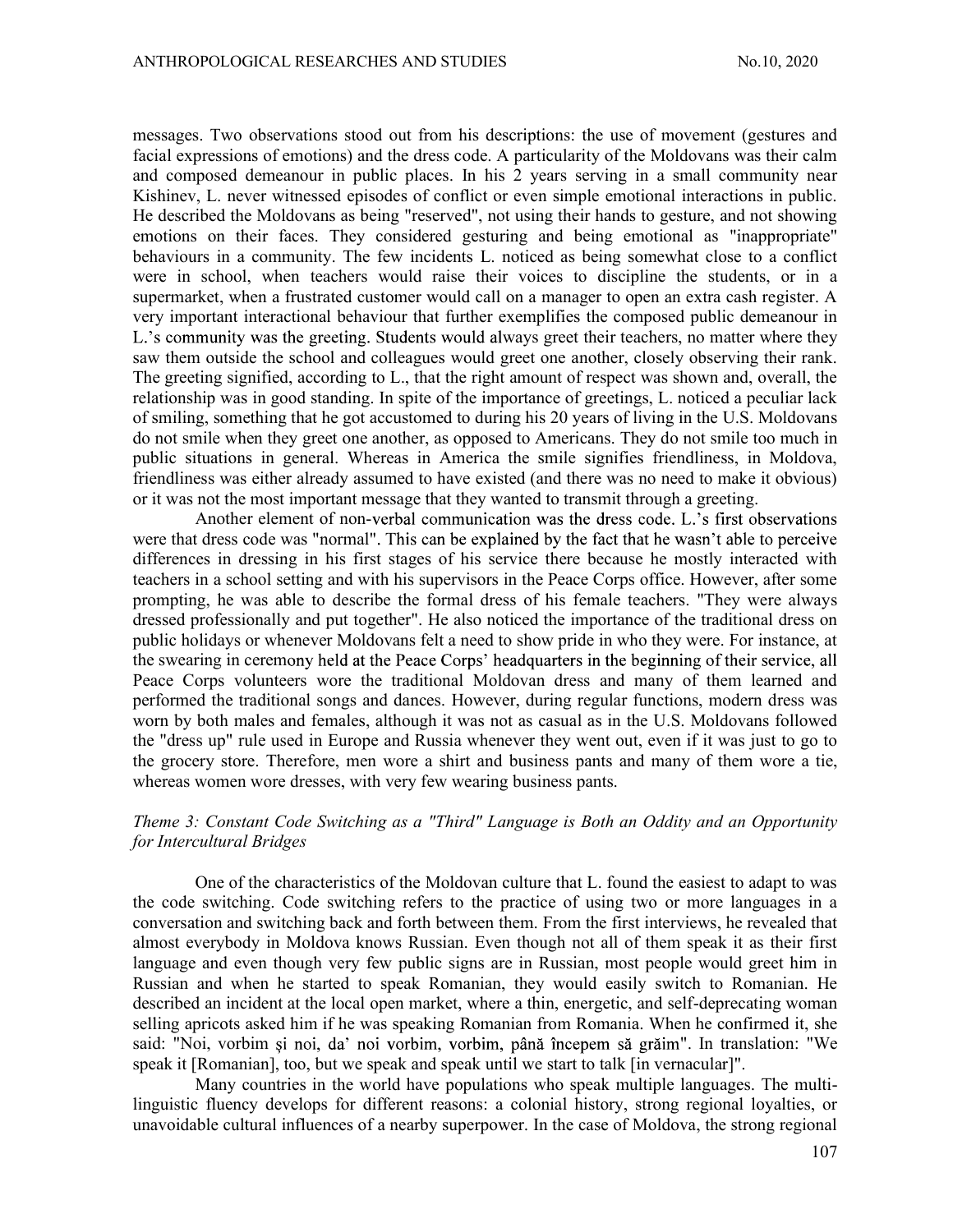loyalty to Russia and its unavoidable cultural influence contributed to their code switching skills. L. told several stories of Moldovans he befriended, who showed attachment to the Russian culture and language. Many of them have children working in Russia or Western Europe who send their own children to Moldova to spend their summer vacation with their grandparents. These children bring with them a variety of languages, such as Russian, Italian, French or Romanian. It seemed much easier for Moldovans to pick up the foreign languages, because they already are familiar with the Russian-Romanian code switching. L. described another incident that showed the loyalty of some Moldovans to their powerful neighbour to the East. As a co-teacher, he had the opportunity to prepare a lesson plan with Mr. Vasili, a local teacher (name changed to protect the participant). L. proposed to the class to listen to a song and to discuss it afterwards. The song was the hymn of the formers U.S.S.R. L. was surprised to see the look of reverence on Mr. Vasili's face and the one of confusion but respect on the pupils' faces. He was convinced that the Russian influence was still very strong, at least with some parts of the Moldovan population.

Another good example of the Russian influence on Moldovan's language was the use of Russian names. Moldovan children usually have two given names, and at least one of them is Russian-influenced. L. read the list of 280 students registered for classes in his high-school, and discovered that the majority of them had one of the given names Russian, such as: Vladimir, Veaceslav, Tania, Katia, Ludmila, Tatiana, Vadim, Vitalie, Anastasia, Liuba, or Iulia. Also, many family names are formed following the Russian style. If the father's name is Constantin, the son is usually called "given name + Constaninovici" (Constantin's son). The same goes for women: "given name + Constantinova" (Constantina's daughter). Language in this case, is an indicator of people's perceptions of themselves as part of a close group.

Luckily for L., he has an affinity for languages. He loves paying attention to the nuances of pronunciation and grammar and this was one of the things that he used to make friends and integrate into the community. As a Peace Corps volunteer, he benefitted from 3 months of training, including language training. Fortunately or unfortunately, the language was Romanian, as this was the official language of the country and he already knew Romanian as a native speaker. Hence, he tried to learn Russian independently, so he could integrate easily. He always tried to pronounce Russian words and ask people to correct his pronunciation. As expected, people were more than happy to comply and this gave L. an opportunity to engage in small talk with them about language use. In a different situation, he set up an American Culture and Civilization club for high school students. Interested students would come and talk about different aspects of the American culture in English. This way, they could practice their English language as well. In the beginning, L. noticed that the students were reluctant to come. Then he realized that he could ask them to teach him Russian in the beginning of the club meetings. This way, they would be more comfortable to open up and start asking questions about America. The strategy worked well. In the last interview, he considered this as a great tool that helped him to build the bridge between cultures.

### **Discussions**

 This case study is an illustration of how cultural dimensions such as individualism and collectivism are perceived and acted upon by a stranger to the culture. The study started with the general question about how individualistic and collectivistic cultural expectations will play out in the lived experience of a Peace Corps volunteer. Through five in-depth interviews, it can be concluded that going back and forth between individualistic and collectivistic cultures is not impossible. People can adapt their cultural expectations and this can be seen in the language they use to refer to others (changing from complaints about a perceived "lack" of freedom, to the use of the inclusive pronoun "we"); the change in their perception and understanding of non-verbal messages (perceiving friendliness through other non-verbal signs, not necessarily just smiles), and the recognition and acceptance of cultural influences, such as the use of code switching and the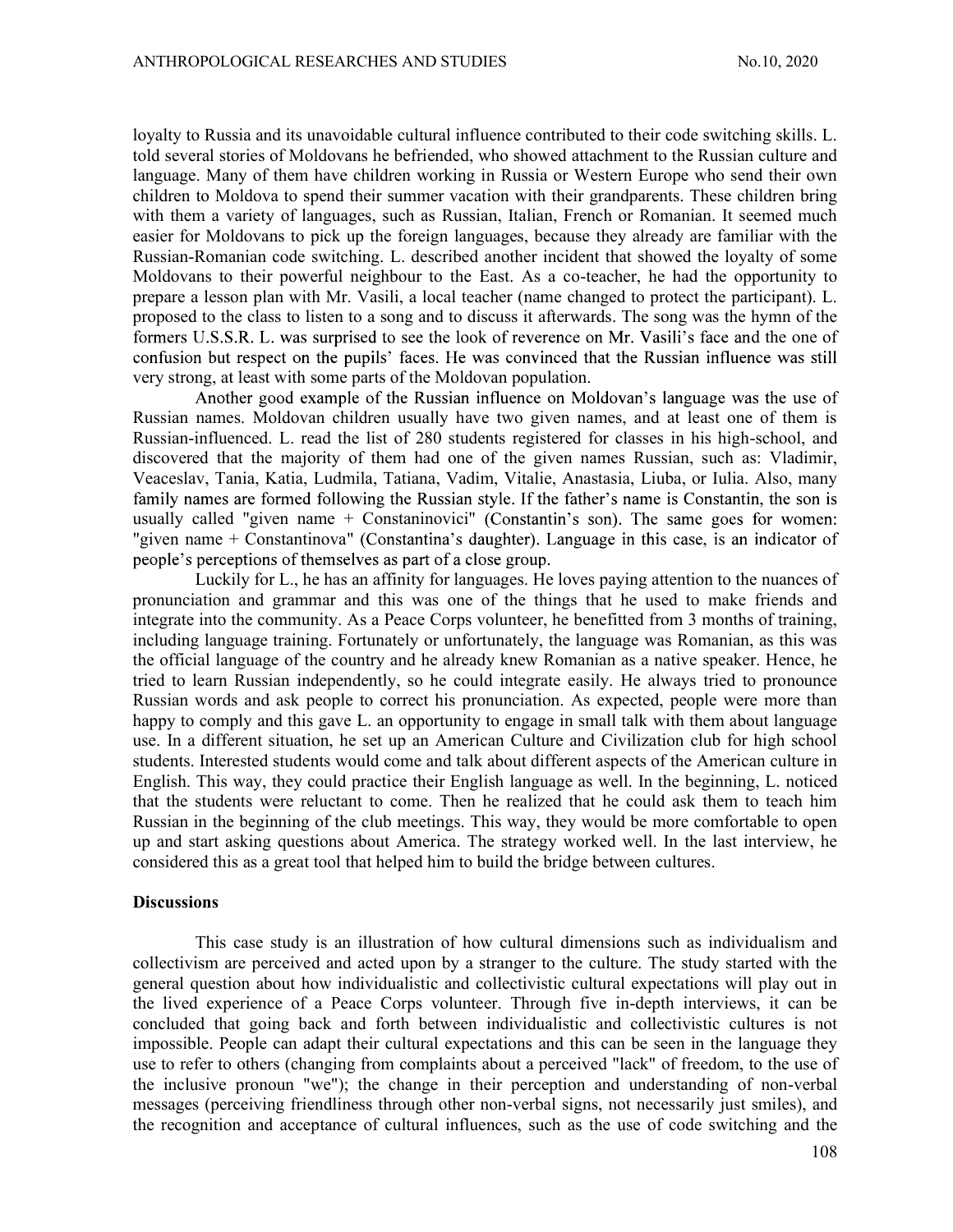formation of names that show strong family bonds.

Limitations: This is a case study based on one participant's answers to semi-structured interviews. Therefore, it has inherent limitations that are common to any case studies. First, while the themes found provide very interesting and rich insights into the lived experiences of a Peace Corps volunteer, the results are not generalizable to other individuals or populations. Second, despite the attempt to interview him at different key points in time, those periods of time are indicative but not entirely representative of his life of two years in Moldova. Many of the daily decisions or encounters that might have been interesting from a researcher's perspective were probably not shared in the interviews.

Future Directions: This study turned out to be an excellent starting point into the research on Peace Corps volunteers' lives outside the U.S. and after their return to the U.S. There are several avenues of research that this study opens up. A very interesting one is to look into reverse culture shock (Kim, 2015) of returned Peace Corps volunteers, with the multitude of sub-topics that might derive from it (e.g., adaptation, cultural identity, intercultural ethics). Peace Corps does an excellent job at training people to adjust to their temporary home country. However, there are few studies on their re-entry into the U.S. and re-adjustment to their life back home (Cushner, 2007; Piercy, Cheek and Teemant, 2010; Sussman, 2000; Sussman, 2002). Some of the conclusions of the above studies, as well as anecdotal evidence suggest that at least some returned Peace Corps volunteers go through a veritable re-entry shock as they come from a developing to a developed world.

Another interesting path is to look into the scope and impact of international volunteerism. The research on the long-term effect on the international work experience on careers is even sparser (Suutari et al., 2017; Sherraden, Lough and McBride, 2008). What we know is that volunteer work is associated with self-efficacy (Cross, 1998), psychological growth, and a meaningful life (Piercey et al., 2010). What is less known is how returning volunteers negotiate their identities and cope with the big changes over a short span of time (Elmoudden, 2013). According to the National and Community Service Corporation, volunteer work in the state of New Jersey alone is in decline since 2003 and below the national average (National and Community Service, 2019). National average in the U.S. for volunteer work is relatively low. According to the Bureau of Labor Statistics, volunteer work is lowest among 20-24 year olds (18.4%) in the year ending in September 2015 (U.S. Bureau of Labor Statistics, 2019). Kramer and Bisel (2017) argue that communication during anticipatory socialization influence volunteers' roles. This means that, the more exposed people are to conversations about volunteering during their formative years, the more likely they are to take up volunteer work. Future research should look into the possible changes in family and school conversations to explore the influences on the motivation to volunteer (Niehaus, 2017; Wilson, 1993).

Interviewing returned Peace Corps volunteers (RPCVs) on the significance of their experience abroad and on their ways to adjust to the life home will give us an in-depth understanding of the changes that they went through, as well as the challenges, including communication challenges that they face on their return. This insight will be relevant to others who travel into foreign countries for extensive periods of time. It would also be interesting to see the types of cultural resources these RPCVs tap into to help them get through the reverse culture shock when they return home (the complex psychological, physical, and physiological process of reintegrating into the home culture).

### **Conclusions**

This study is a qualitative attempt at understanding the inner and communicated experiences of one person, as he lived, worked, and interacted with Moldovans in professional and social settings. It adds to the literature of intercultural communication and non-verbal cross-cultural communication by providing a glimpse into a rarely studied society, Moldova, through the eyes of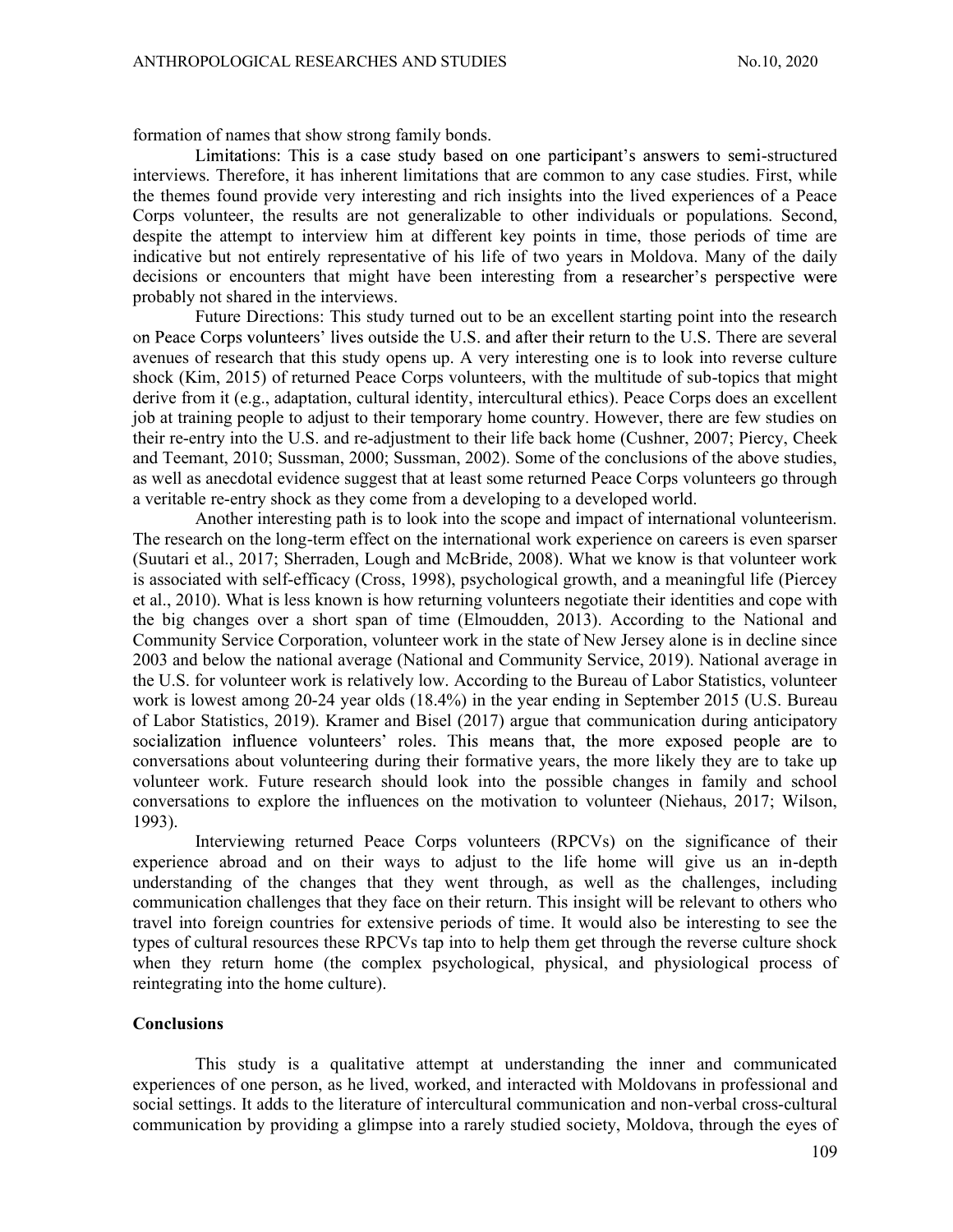an American born in Eastern Europe. It shows the Moldovan culture as a natural linguistic experiment of language blending that provides an unusual openness toward intercultural communication. It also highlights the slow and difficult process of personal adaptation to a new culture in order to be accepted as a full member of the community. This case study, although based on only one participant, offers suggestions for future studies on bilingualism and intercultural tolerance, and building intercultural trust in an era of globalization. It encourages researchers to study the "sandwich" cultures, those at the intersection of two strong cultures (like Russian and Romanian, in the case of Moldova) in order to understand the lessons of survival and intercultural openness that they can teach us.

## Acknowledgements

A summary of this paper was presented at International Conference: Individual, family, society - contemporary challenges, 3rd edition, 9 to 10 October 2019, Bucharest, Romania, and published in the journal *Studii și Cercetări de Antropologie*, No. 6/2019.

## **References**

- 1. Cross, M.C., 1998. Self-efficacy and cultural awareness: A study of returned Peace Corps teachers. Paper Presented at the Annual Meeting of the American Educational Research Association. Available at: <https://files.eric.ed.gov/fulltext/ED429976.pdf> [Accessed 1 June 2019].
- 2. Cushner, K., 2007. The role of experience in the making of internationally-minded teachers. Teacher Education Quarterly. Available at: <https://files.eric.ed.gov/fulltext/EJ795140.pdf> [Accessed 1 June 2019].
- 3. Elmoudden, S., 2013. Moroccan Muslim women and identity negotiation in diasporic spaces. Middle East Journal of Culture and Communication, [e-journal] 6, pp. 107-125, https://doi.org/10.1163/187398611X571364.
- 4. Hofstede, G. and Hofstede, G.J., 2005. Cultures and Organizations. Software of the Mind. New York: McGraw-Hill.
- 5. Gudykunst, W.B., Matsumoto, Y., Ting-Toomey, S., Nishida, T., Kwangsu K. and Heyman, S., 1996. The influence of cultural individualism-collectivism, self-construals, and individual values on communication styles across cultures. Human Communication Research, [e-journal] 22, pp. 510-543, https://doi.org/10.1111/j.1468-2958.1996.tb00377.x.
- 6. Kim, Y.Y., 2015. Adapting to a new culture. In: Samovar, L.A., Porter, R.E., McDaniel, E., and Roy, C.S. (Eds.). Intercultural Communication. A Reader. Boston, MA: Cengage Learning. pp. 385-397.
- 7. Kramer, M.W. and Bisel, M.S., 2017. Organizational communication. Oxford University Press.
- 8. Nakane, C., 1970. Japanese Society. Berkeley: University of California Press.
- 9. Niehaus, E., 2017. Building momentum in student engagement: Alternative breaks and student social justice and diversity orientation. Journal of College Student Development, 58(1), pp. 53-70.
- 10. Piercy, K.W., Cheek, C. and Teemant, B., 2010. Challenges and psychosocial growth for older volunteers giving intensive humanitarian service. The Gerontologist, [e-journal] 51(4), pp. 550-560. https://doi.org/10.1093/geront/gnr013.
- 11. Saint-Jacques, B., 2015. Intercultural communication in a globalized world. In: Samovar, L.A., Porter, R.E., McDaniel, E. and Roy, C.S., (Eds.). Intercultural Communication. A Reader. Boston, MA: Cengage Learning. pp. 16-26.